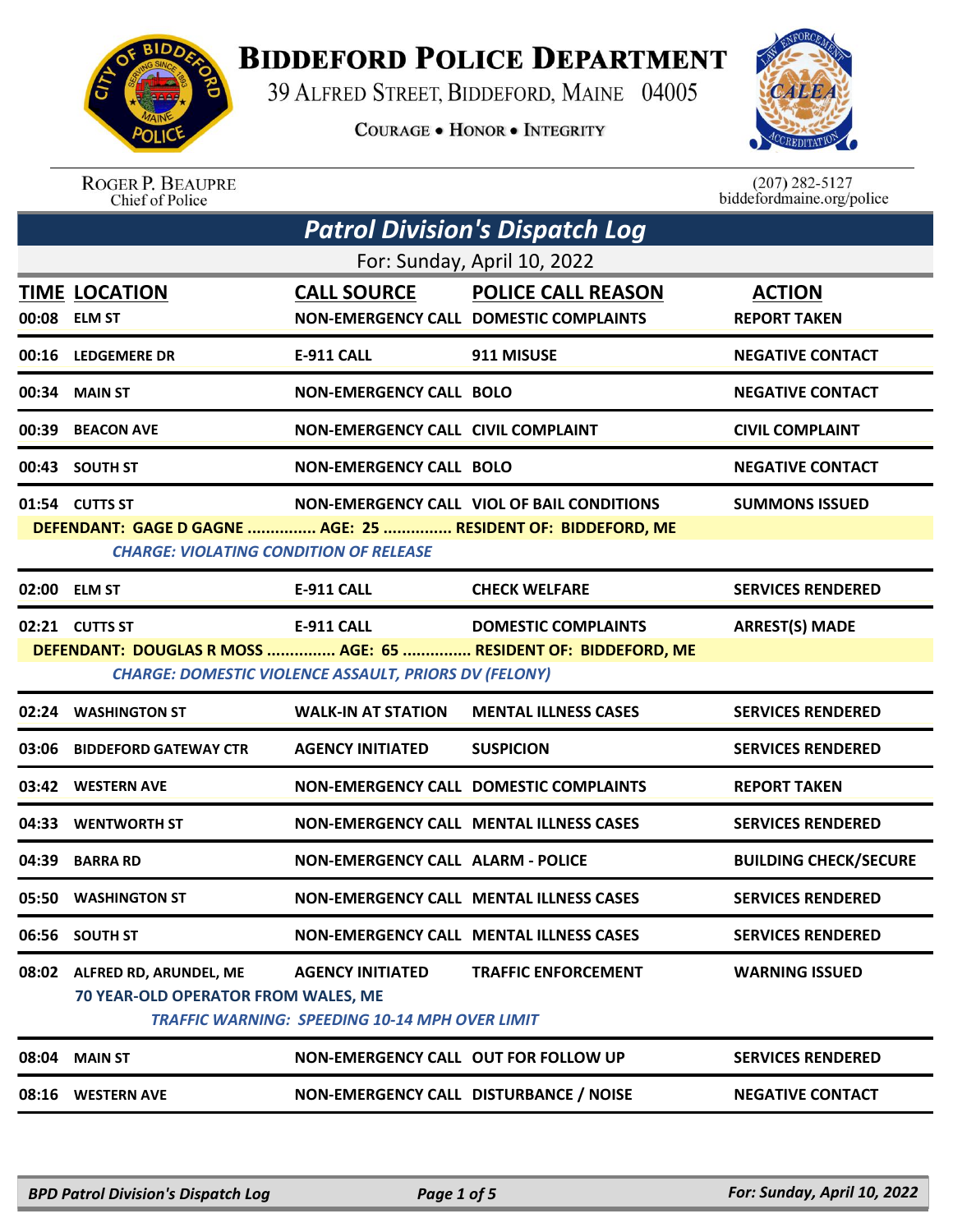| 08:20 | <b>TIME LOCATION</b><br><b>POOL ST</b><br><b>34 YEAR-OLD OPERATOR FROM BREWER, ME</b> | <b>CALL SOURCE</b><br><b>AGENCY INITIATED</b><br><b>TRAFFIC WARNING: SPEEDING 10-14 MPH OVER LIMIT</b>                                                        | <b>POLICE CALL REASON</b><br><b>TRAFFIC ENFORCEMENT</b>                                                                                                                              | <b>ACTION</b><br><b>WARNING ISSUED</b> |
|-------|---------------------------------------------------------------------------------------|---------------------------------------------------------------------------------------------------------------------------------------------------------------|--------------------------------------------------------------------------------------------------------------------------------------------------------------------------------------|----------------------------------------|
|       | 08:21 ALFRED ST + ANDREWS RD<br>32 YEAR-OLD OPERATOR FROM WESTBROOK, ME               | <b>AGENCY INITIATED</b><br><b>TRAFFIC WARNING: SPEEDING 10-14 MPH OVER LIMIT</b>                                                                              | <b>TRAFFIC ENFORCEMENT</b>                                                                                                                                                           | <b>WARNING ISSUED</b>                  |
|       | 08:58 HILL ST                                                                         | <b>E-911 CALL</b>                                                                                                                                             | <b>VEHICLE CRASH - POLICE ONLY</b>                                                                                                                                                   | <b>REPORT TAKEN</b>                    |
|       | 09:06 POOL ST + BLANDINGS WAY<br>28 YEAR-OLD OPERATOR FROM BIDDEFORD, ME              | <b>AGENCY INITIATED</b><br><b>TRAFFIC WARNING: SPEEDING 10-14 MPH OVER LIMIT</b>                                                                              | <b>TRAFFIC ENFORCEMENT</b>                                                                                                                                                           | <b>WARNING ISSUED</b>                  |
| 09:29 | <b>WENTWORTH ST</b>                                                                   | NON-EMERGENCY CALL TRESPASSING                                                                                                                                |                                                                                                                                                                                      | <b>SERVICES RENDERED</b>               |
| 09:30 | <b>CUTTS ST</b>                                                                       | <b>E-911 CALL</b>                                                                                                                                             | 911 MISUSE                                                                                                                                                                           | <b>NEGATIVE CONTACT</b>                |
|       | 09:41 PROSPECT ST + HILLSIDE AVE                                                      | NON-EMERGENCY CALL PARKING COMPLAINT                                                                                                                          |                                                                                                                                                                                      | <b>PARKING TICKET ISSUED</b>           |
|       | 09:56 ALFRED ST                                                                       | <b>NON-EMERGENCY CALL OUT FOR FOLLOW UP</b>                                                                                                                   |                                                                                                                                                                                      | <b>SERVICES RENDERED</b>               |
| 10:04 | <b>UNION ST + ELM ST</b>                                                              | <b>WALK-IN AT STATION</b>                                                                                                                                     | <b>ARTICLES LOST/FOUND</b>                                                                                                                                                           | <b>SERVICES RENDERED</b>               |
| 10:06 | <b>FORTUNES ROCKS RD</b>                                                              | NON-EMERGENCY CALL ARTICLES LOST/FOUND                                                                                                                        |                                                                                                                                                                                      | <b>SERVICES RENDERED</b>               |
| 10:52 | <b>MAPLEWOOD AVE</b>                                                                  | NON-EMERGENCY CALL ANIMAL COMPLAINT                                                                                                                           |                                                                                                                                                                                      | <b>GONE ON ARRIVAL</b>                 |
| 10:55 | <b>ALFRED ST</b>                                                                      | <b>NON-EMERGENCY CALL SUSPICION</b>                                                                                                                           |                                                                                                                                                                                      | <b>SERVICES RENDERED</b>               |
| 10:59 | <b>POOL ST</b><br>47 YEAR-OLD OPERATOR FROM OLD ORCHARD BEACH, ME                     | <b>AGENCY INITIATED</b><br><b>TRAFFIC WARNING: SPEEDING 10-14 MPH OVER LIMIT</b>                                                                              | <b>TRAFFIC ENFORCEMENT</b>                                                                                                                                                           | <b>WARNING ISSUED</b>                  |
|       | 11:10 WEST ST                                                                         | <b>AGENCY INITIATED</b>                                                                                                                                       | <b>TRAFFIC ENFORCEMENT</b>                                                                                                                                                           | <b>SUMMONS ISSUED</b>                  |
|       |                                                                                       | <b>CHARGE: OPERATING WITH SUSPENDED REGISTRATION</b><br><b>TRAFFIC WARNING: FAILURE TO REGISTER VEHICLE</b><br>TRAFFIC WARNING: SPEEDING 10-14 MPH OVER LIMIT | DEFENDANT: MICHELLE ELIZABETH STARIN  AGE: 42  RESIDENT OF: PORTLAND, ME<br><b>TRAFFIC WARNING: FAILING TO HAVE MOTOR VEHICLE LICENSE IN POSSESION</b>                               |                                        |
| 11:25 | <b>PROSPECT ST + HILLSIDE AVE</b>                                                     | NON-EMERGENCY CALL PARKING COMPLAINT                                                                                                                          |                                                                                                                                                                                      | <b>PARKING TICKET ISSUED</b>           |
| 11:28 | <b>ALFRED ST</b><br><b>19 YEAR-OLD OPERATOR FROM BIDDEFORD, ME</b>                    | <b>AGENCY INITIATED</b>                                                                                                                                       | <b>TRAFFIC ENFORCEMENT</b><br><b>TRAFFIC CITATION: OPERATE VEHICLE W/O VALID INSPECTION CERTIFICATE</b><br><b>TRAFFIC WARNING: OPERATE VEHICLE WITH EXCESSIVE SOUND SYSTEM NOISE</b> | <b>VSAC ISSUED</b>                     |
| 11:28 | <b>DEARBORN AVE</b>                                                                   | <b>E-911 CALL</b>                                                                                                                                             | 911 MISUSE                                                                                                                                                                           | <b>SERVICES RENDERED</b>               |
|       | 11:57 ST MARYS ST                                                                     |                                                                                                                                                               | <b>NON-EMERGENCY CALL DOMESTIC COMPLAINTS</b>                                                                                                                                        | <b>REPORT TAKEN</b>                    |
|       | 11:59 ALFRED ST                                                                       | <b>E-911 CALL</b>                                                                                                                                             | <b>VEHICLE CRASH - POLICE ONLY</b>                                                                                                                                                   | <b>STATE FORM TAKEN</b>                |
|       |                                                                                       |                                                                                                                                                               | <b>JUVENILE OFFENSES</b>                                                                                                                                                             | <b>REPORT TAKEN</b>                    |
|       | 12:34 FOSS ST + POOL ST                                                               | <b>WALK-IN AT STATION</b>                                                                                                                                     |                                                                                                                                                                                      |                                        |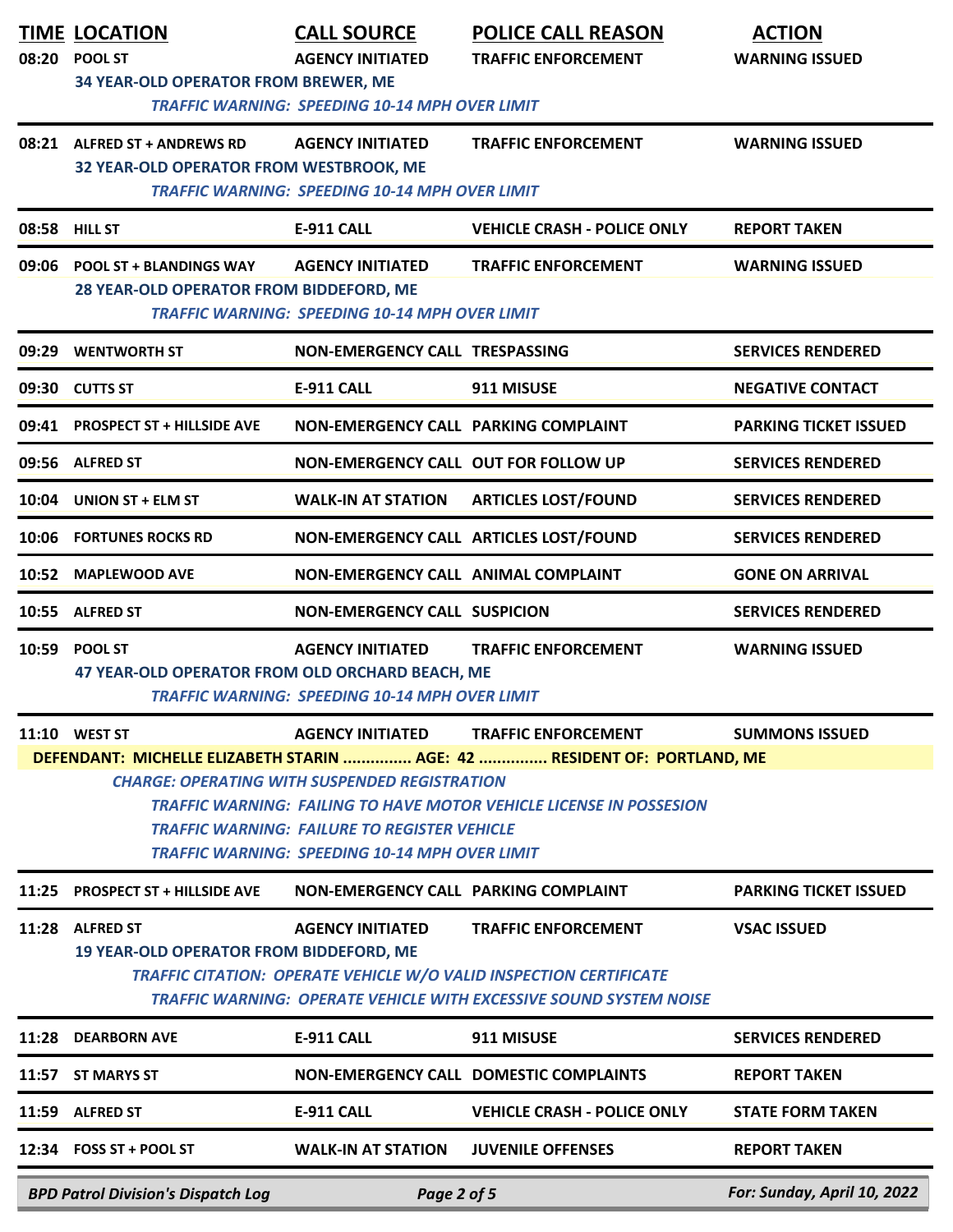| 16:44 | <b>ELM ST</b>                                                           | <b>E-911 CALL</b>                                                                | ATTEMPTED/THREATENED SUICIDE REPORT TAKEN                                |                                           |
|-------|-------------------------------------------------------------------------|----------------------------------------------------------------------------------|--------------------------------------------------------------------------|-------------------------------------------|
| 16:34 | <b>MARION AVE</b>                                                       | <b>E-911 CALL</b>                                                                | 911 MISUSE                                                               | <b>NEGATIVE CONTACT</b>                   |
|       | <b>49 YEAR-OLD OPERATOR FROM BIDDEFORD, ME</b>                          | <b>TRAFFIC WARNING: SPEEDING 10-14 MPH OVER LIMIT</b>                            | <b>TRAFFIC WARNING: FAILING TO PRODUCE EVIDENCE OF VEHICLE INSURANCE</b> |                                           |
| 16:19 | <b>HILL ST</b>                                                          | <b>AGENCY INITIATED</b>                                                          | <b>TRAFFIC ENFORCEMENT</b>                                               | <b>WARNING ISSUED</b>                     |
| 16:19 | <b>ALFRED ST + EDWARDS AVE</b>                                          | <b>AGENCY INITIATED</b>                                                          | <b>DISABLED VEHICLE</b>                                                  | <b>SERVICES RENDERED</b>                  |
|       | 16:11 SOUTH ST + MAY ST<br>47 YEAR-OLD OPERATOR FROM BIDDEFORD, ME      | <b>AGENCY INITIATED</b><br><b>TRAFFIC WARNING: SPEEDING 10-14 MPH OVER LIMIT</b> | <b>TRAFFIC ENFORCEMENT</b>                                               | <b>WARNING ISSUED</b>                     |
| 16:06 | <b>ELM ST</b><br>71 YEAR-OLD OPERATOR FROM SCARBOUROUGH, ME             | <b>AGENCY INITIATED</b><br><b>TRAFFIC WARNING: SPEEDING 10-14 MPH OVER LIMIT</b> | <b>TRAFFIC ENFORCEMENT</b>                                               | <b>WARNING ISSUED</b>                     |
|       | 15:52 FOURTH ST + OCEAN AVE                                             | <b>NON-EMERGENCY CALL SUSPICION</b>                                              |                                                                          | <b>SERVICES RENDERED</b>                  |
|       | 15:51 ALFRED ST                                                         | <b>NON-EMERGENCY CALL ALL OTHER</b>                                              |                                                                          | <b>SERVICES RENDERED</b>                  |
| 15:37 | <b>BURLEIGH LN</b>                                                      | <b>NON-EMERGENCY CALL BOLO</b>                                                   |                                                                          | <b>NEGATIVE CONTACT</b>                   |
| 15:33 | <b>POOL ST</b><br><b>19 YEAR-OLD OPERATOR FROM ROCKPORT, MA</b>         | <b>AGENCY INITIATED</b><br><b>TRAFFIC WARNING: SPEEDING 10-14 MPH OVER LIMIT</b> | <b>TRAFFIC ENFORCEMENT</b>                                               | <b>WARNING ISSUED</b>                     |
| 15:28 | <b>ALFRED ST</b>                                                        | <b>AGENCY INITIATED</b>                                                          | <b>OUT FOR FOLLOW UP</b>                                                 | <b>SERVICES RENDERED</b>                  |
| 15:20 | <b>POOL ST + HIDDEN FARM RD</b><br>36 YEAR-OLD OPERATOR FROM SACO, ME   | <b>AGENCY INITIATED</b><br><b>TRAFFIC WARNING: SPEEDING 10-14 MPH OVER LIMIT</b> | <b>TRAFFIC ENFORCEMENT</b>                                               | <b>WARNING ISSUED</b>                     |
| 15:18 | <b>MARINER WAY</b>                                                      | NON-EMERGENCY CALL OUT FOR FOLLOW UP                                             |                                                                          | <b>SERVICES RENDERED</b>                  |
| 15:13 | <b>SOUTH ST</b>                                                         | <b>NON-EMERGENCY CALL SUSPICION</b>                                              |                                                                          | <b>NO ACTION REQUIRED</b>                 |
| 15:09 | <b>POOL ST + SEVIGNY AVE</b><br>31 YEAR-OLD OPERATOR FROM BIDDEFORD, ME | <b>AGENCY INITIATED</b><br><b>TRAFFIC WARNING: SPEEDING 10-14 MPH OVER LIMIT</b> | <b>TRAFFIC ENFORCEMENT</b>                                               | <b>WARNING ISSUED</b>                     |
|       | 15:06 ALFRED ST                                                         |                                                                                  | NON-EMERGENCY CALL UNLOCKED DOORS - WINDOWS                              | <b>BUILDING CHECK/SECURE</b>              |
| 14:55 | <b>BIRCH ST</b>                                                         | <b>E-911 CALL</b>                                                                | <b>DISTURBANCE / NOISE</b>                                               | <b>WARNING ISSUED</b>                     |
|       | 14:51 WEST ST                                                           | <b>E-911 CALL</b>                                                                | 911 MISUSE                                                               | <b>NEGATIVE CONTACT</b>                   |
|       | 14:37 SOUTH ST                                                          | <b>NON-EMERGENCY CALL SUSPICION</b>                                              |                                                                          | <b>SERVICES RENDERED</b>                  |
| 13:07 | <b>WENTWORTH ST</b>                                                     | <b>NON-EMERGENCY CALL SUSPICION</b>                                              |                                                                          | <b>UNFOUNDED</b>                          |
|       | <b>TIME LOCATION</b><br>12:40 CENTER ST                                 | <b>CALL SOURCE</b><br>E-911 CALL                                                 | <b>POLICE CALL REASON</b><br><b>JUVENILE OFFENSES</b>                    | <b>ACTION</b><br><b>SERVICES RENDERED</b> |

*BPD Patrol Division's Dispatch Log Page 3 of 5 For: Sunday, April 10, 2022*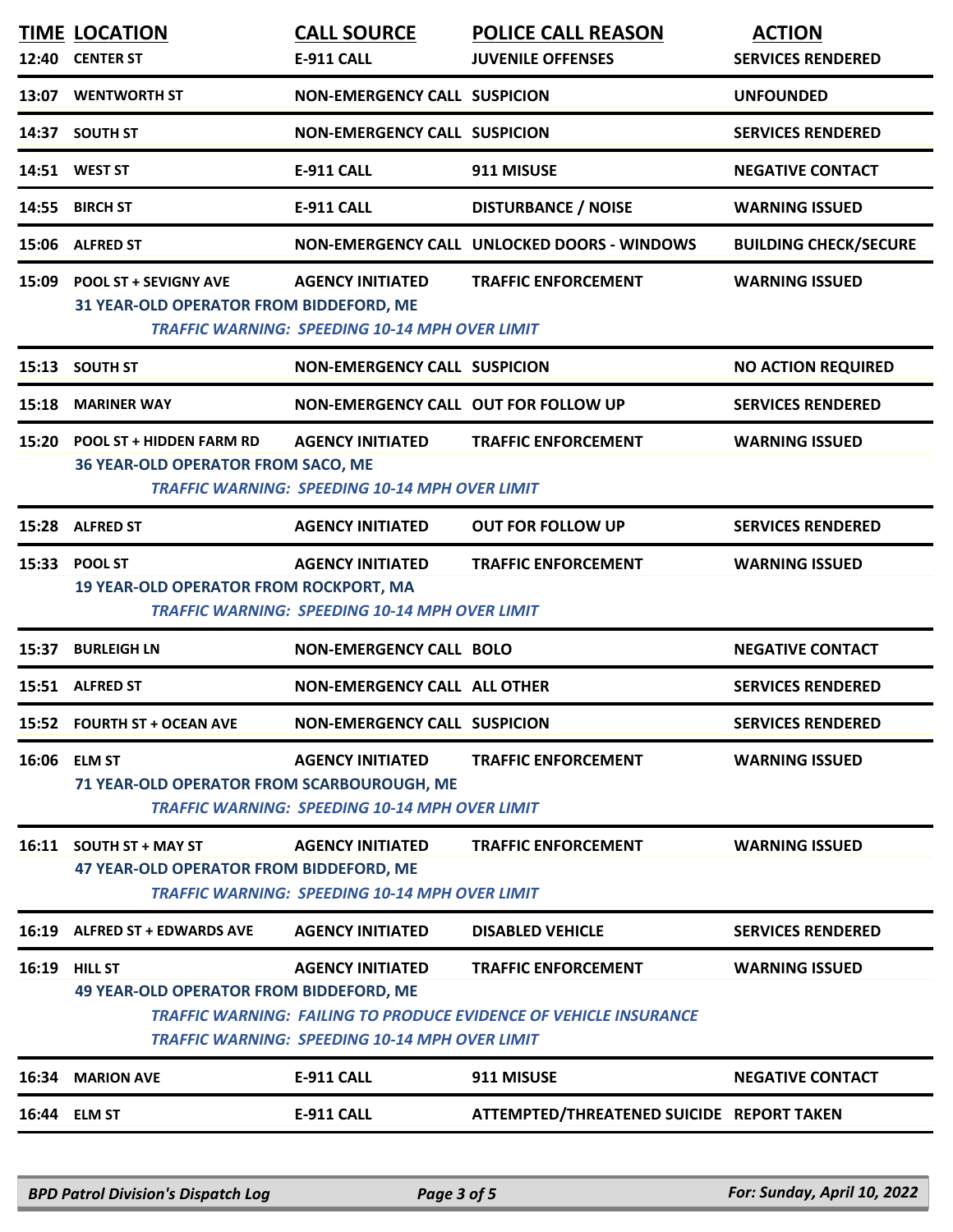| 16:47 | <b>TIME LOCATION</b><br><b>FRANKLIN ST</b>                             | <b>CALL SOURCE</b><br>NON-EMERGENCY CALL ARTICLES LOST/FOUND                     | <b>POLICE CALL REASON</b>                                                                         | <b>ACTION</b><br><b>REPORT TAKEN</b> |
|-------|------------------------------------------------------------------------|----------------------------------------------------------------------------------|---------------------------------------------------------------------------------------------------|--------------------------------------|
|       | 16:48 SUMMER ST                                                        | <b>NON-EMERGENCY CALL SUSPICION</b>                                              |                                                                                                   | <b>SERVICES RENDERED</b>             |
|       | 16:48 SOUTH ST                                                         | <b>AGENCY INITIATED</b>                                                          | <b>ALL OTHER</b>                                                                                  | <b>SERVICES RENDERED</b>             |
| 17:01 | <b>BOULDER WAY</b>                                                     | <b>E-911 CALL</b>                                                                | 911 MISUSE                                                                                        | <b>BUILDING CHECK/SECURE</b>         |
|       | 17:15 FOSS ST                                                          | <b>AGENCY INITIATED</b>                                                          | <b>ALL OTHER</b>                                                                                  | <b>NO ACTION REQUIRED</b>            |
| 17:23 | <b>SOUTH ST + MAPLEWOOD AVE</b><br>50 YEAR-OLD OPERATOR FROM SACO, ME  | <b>AGENCY INITIATED</b><br><b>TRAFFIC WARNING: SPEEDING 10-14 MPH OVER LIMIT</b> | <b>TRAFFIC ENFORCEMENT</b>                                                                        | <b>WARNING ISSUED</b>                |
| 17:26 | <b>BOULDER WAY</b>                                                     | E-911 CALL                                                                       | 911 MISUSE                                                                                        | <b>NEGATIVE CONTACT</b>              |
| 17:29 | <b>ALFRED ST</b>                                                       | NON-EMERGENCY CALL ANIMAL COMPLAINT                                              |                                                                                                   | <b>SERVICES RENDERED</b>             |
| 17:31 | <b>MAY ST + LAMOTHE AVE</b><br>53 YEAR-OLD OPERATOR FROM KENNEBUNK, ME | <b>AGENCY INITIATED</b><br><b>TRAFFIC WARNING: SPEEDING 10-14 MPH OVER LIMIT</b> | <b>TRAFFIC ENFORCEMENT</b>                                                                        | <b>WARNING ISSUED</b>                |
| 17:50 | <b>HILL ST + RITZ AVE</b><br>30 YEAR-OLD OPERATOR FROM BIDDEFORD, ME   | <b>AGENCY INITIATED</b><br><b>TRAFFIC WARNING: SPEEDING 1-9 MPH OVER LIMIT</b>   | <b>TRAFFIC ENFORCEMENT</b>                                                                        | <b>WARNING ISSUED</b>                |
| 17:52 | <b>DARTMOUTH ST</b>                                                    | <b>AGENCY INITIATED</b>                                                          | <b>OUT FOR FOLLOW UP</b>                                                                          | <b>SERVICES RENDERED</b>             |
| 17:57 | <b>WENTWORTH ST</b>                                                    | <b>NON-EMERGENCY CALL SUSPICION</b>                                              |                                                                                                   | <b>UNFOUNDED</b>                     |
|       |                                                                        |                                                                                  |                                                                                                   |                                      |
| 18:00 | <b>LAFAYETTE ST</b>                                                    | NON-EMERGENCY CALL CIVIL COMPLAINT                                               |                                                                                                   | <b>CIVIL COMPLAINT</b>               |
| 18:11 | <b>BOULDER WAY</b>                                                     | <b>E-911 CALL</b>                                                                | 911 MISUSE                                                                                        | <b>SERVICES RENDERED</b>             |
|       | 18:22 SOUTH ST + PAQUIN AVE<br>35 YEAR-OLD OPERATOR FROM BIDDEFORD, ME | <b>AGENCY INITIATED</b><br><b>TRAFFIC WARNING: SPEEDING 10-14 MPH OVER LIMIT</b> | <b>TRAFFIC ENFORCEMENT</b><br>TRAFFIC WARNING: FAILING TO NOTIFY STATE OF NAME AND ADDRESS CHANGE | <b>WARNING ISSUED</b>                |
|       | 18:30 ALFRED ST                                                        | E-911 CALL                                                                       | <b>VEHICLE CRASH - POLICE ONLY</b>                                                                | <b>STATE FORM TAKEN</b>              |
|       | 18:33 GRAYSON ST                                                       | NON-EMERGENCY CALL DISTURBANCE / NOISE                                           |                                                                                                   | <b>SERVICES RENDERED</b>             |
|       | 18:35 ALFRED ST                                                        | <b>WALK-IN AT STATION</b>                                                        | <b>PAPERWORK</b>                                                                                  | <b>PAPERWORK SERVED</b>              |
| 18:35 | <b>MAIN ST</b>                                                         | <b>NON-EMERGENCY CALL ALARM - POLICE</b>                                         |                                                                                                   | <b>BUILDING CHECK/SECURE</b>         |
| 18:35 | <b>MAIN ST</b>                                                         | <b>OTHER</b>                                                                     | <b>ASSIST: MEDICAL</b>                                                                            | <b>TRANSPORT TO HOSPITAL</b>         |
|       | 18:40 EMERY ST                                                         | NON-EMERGENCY CALL DISTURBANCE / NOISE                                           |                                                                                                   | <b>SERVICES RENDERED</b>             |
|       | 18:48 ALFRED ST                                                        | <b>WALK-IN AT STATION</b>                                                        | <b>ASSIST CITIZEN</b>                                                                             | <b>SERVICES RENDERED</b>             |
|       | 18:58 ALFRED ST                                                        | <b>NON-EMERGENCY CALL SUSPICION</b>                                              |                                                                                                   | <b>NEGATIVE CONTACT</b>              |